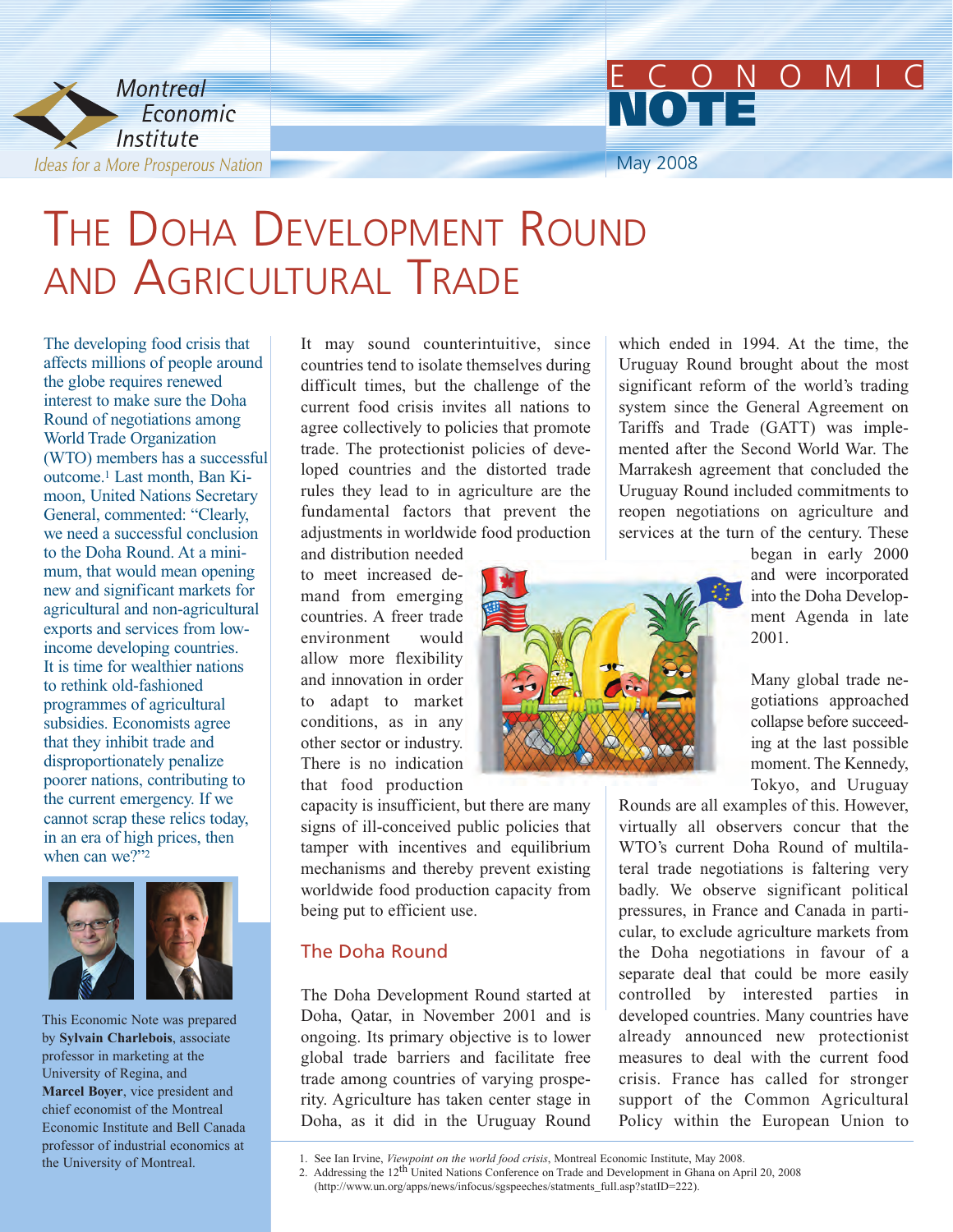# ECONOMIC<sub>NO</sub>



protect its farmers from the more intense international competition that a successful Doha Round would necessarily impose. But without agriculture, there is no Doha.

Freer trade requires three major policy changes: first, a significant reduction, if not outright abolition, of direct and indirect subsidies to agriculture, including import tariffs and quotas for farm products in developed countries; second, a significant opening of stronger developing countries, such as Brazil, India, and China, to industrial products from developed countries; third, more efficient aid programs aimed at revitalizing the agricultural sector in poorer countries through investment in agricultural infrastructure.3

Those policy changes could do more to free poorer countries from malnutrition and poverty than all food aid from developed countries (which often resembles dumping that distorts local economies). Food aid efforts must be accompanied by significant medium and long term actions to neutralize the greatest underlying drivers of food crises, namely trade distortions and deficient infrastructure in developing countries. Today's manipulated trade flows and conditions contribute to social waste by misdirecting

production efforts and investment, in both developed and developing economies.

The Doha Round's main objectives are to address three categories of policies that distort trade in a significant way: market foreclosure policies such as tariffs and import barriers or quotas, domestic policies such as price support and supply management or production quotas, and finally export subsidies.4

The developing food crisis has, with reason, revived interest in a positive conclusion of the Doha Round. The reduced government support of agribusiness in developed economies and the rise in food prices that is likely to result even after the current food crisis has recessed would not only favour a better and more efficient allocation of resources through proper prices but would also offer hope for a better life to hundreds of millions of farm families in Asia, Africa, and Latin America.5

Negotiations between the G4 countries<sup>6</sup> stalled numerous times following disagreements about agriculture and market access for industrial products.7 The G10 of food-importing countries,8 which often have a highly protectionist domestic agricultural sector, has resisted plans to reduce trade barriers.9 Canada has taken a similar position. As for the difficult period expected for the global economy and the emerging food crisis in particular, they could help revive interest in a global Doha deal, but it may also prompt different nations to overprotect their own domestic industries in trade negotiations.10 This is already happening as many countries have imposed constraints on their exports of agricultural products.

*Many global trade negotiations approached collapse before succeeding at the last possible moment.*

<sup>3.</sup> This would help counter the protectionist line that prevails in some third world forums; see for instance the speeches by governmental and NGO representatives at the UNCTAD XII Civil Society Forum in Ghana: http://allafrica.com/stories/printable/200804210606.html. Between 2003 and 2005, \$1.3 billion in development aid was spent on governance issues in the world's poorest economies, compared to just \$12 million on agricultural development.

<sup>4.</sup> W.H. Furtan, A. Guzel and K. Karantininis, "The Doha Talks and the Bargaining Surplus in Agriculture," *The Estey Centre Journal of International Law and Trade Policy*, Vol. 8 (2007), No. 2, pp. 138-154.

<sup>5.</sup> Simon Evenett, "Reciprocity and the Doha Round Impasse: Lessons for the Near Term and After," *Aussenwirtschaft*, Vol. 62 (2007), No. 4, p. 391-415; John Ikenberry, "The Rise of China and the Future of the West: Can the Liberal System Survive?," *Foreign Affairs*, Vol. 87 (2008), No. 1, pp. 23-28; Mark S. LeClair, "Fair Trade for All: How Trade Can Promote Development," *Eastern Economic Journal*, Vol. 33 (2007), No. 4, pp. 575-578; Mohamadou L. Fadiga, Samarendu Mohanty, Mark Welch and Suwen Pan, "Doha development agenda: implications for the US and world cotton markets," *The Journal of International Trade & Economic Development*, Vol. 17 (2008), No. 1, pp. 135-153.

<sup>6.</sup> This particular G4 (other groups have the same name) includes the United States, the European Union, Brazil and India.

<sup>7.</sup> Marc Champion, "Blair tells candidates to be flexible on trade," *Wall Street Journal*, January 28, 2008, p. A8.

<sup>8.</sup> This group includes Switzerland, Japan, South Korea, Bulgaria, Iceland, Israel, Mauritius, Norway, Taiwan and Liechtenstein.

<sup>9.</sup> Anne Effland, Mary Anne Normile and John Wainio, "Global Agriculture and the Doha Round: Market Access Is the Key," *Amber Waves*, Vol. 4 (2006), No. 4, pp. 22-27.

<sup>10.</sup> Heribert Dieter and Richard Higgott, "Linking Trade and Security in Asia: Has Washington's Policy Worked?," *Aussenwirtschaft*, Vol. 62 (2007), No. 2, pp. 151-173.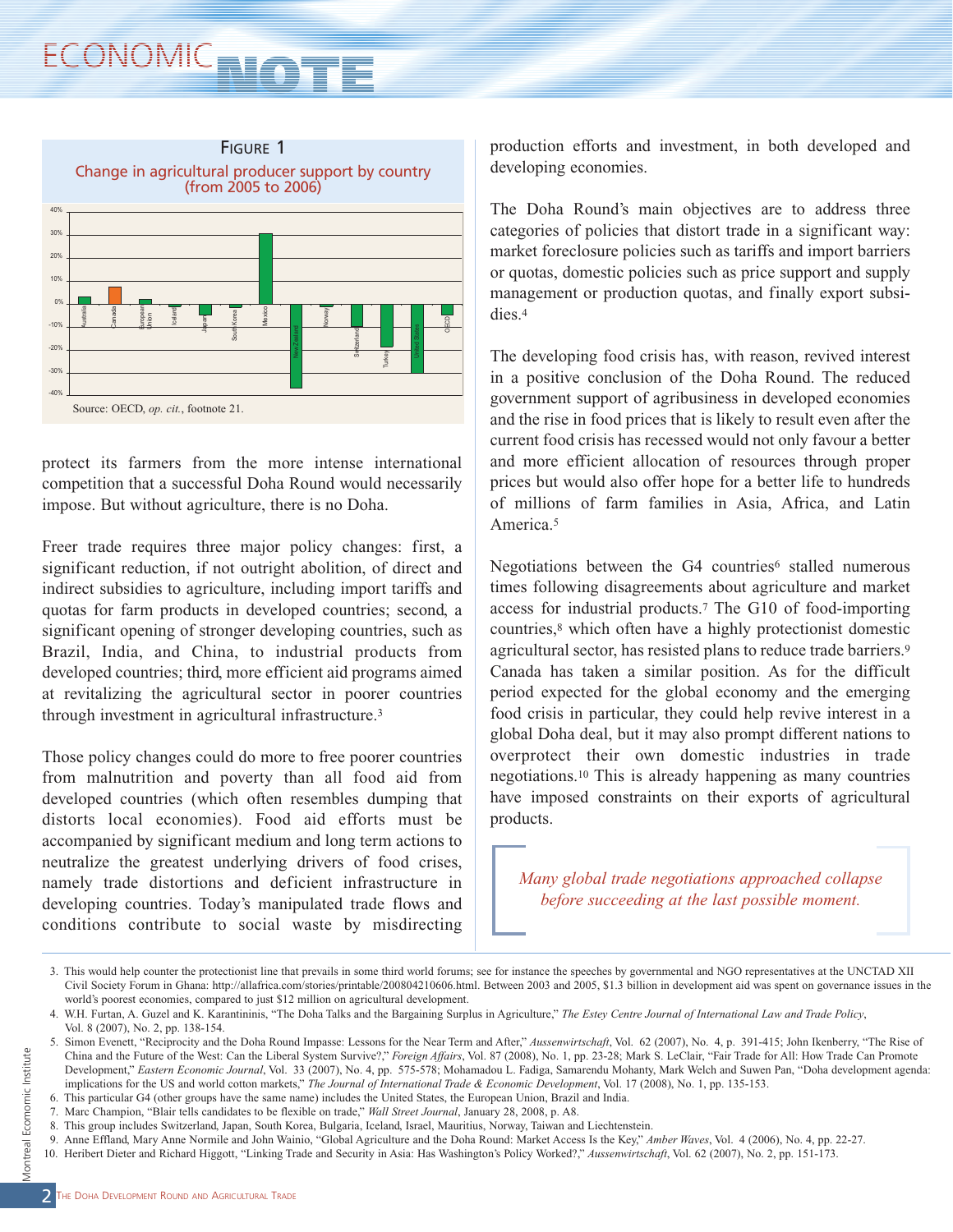Authorities at the WTO have made it clear that significant progress towards freer markets must be achieved before the arrival of a new tenant at the White House in January 2009, as many economists believe the next president will be more protectionist than the current one,<sup>11</sup> and some fear that, if no deal occurs this year, the Doha Round may go into hibernation for several years.<sup>12</sup> The challenge is enormous, given the level of agricultural support and the new mood toward regional trade agreements (RTA).

The level of support to farmers in OECD countries has reached US\$268 billion annually, and nearly all those countries apply tariffs on subsets of agricultural imports, which may even exceed the value of the product. In May, the U.S. Congress adopted a new farm bill which other

countries have accused of breaking trade rules.13 It will make it much harder for poorer countries to develop their own agricultural sector through access to international markets. Joint policies of granting subsidies and erecting trade barriers have contributed to destroying their agriculture capacity.

Multilateral agricultural negotiations at the WTO could help national governments to resist local political pressures that present significant constraints to liberalizing

agricultural trade. But in recent years, multilateral free trade agreements seem to have lost momentum on the global scene.14 Many nations, including France, India, Brazil, the U.S. and Canada, are now more comfortable pursuing bilateral trade deals and regional trade agreements in which they can exert more control over the terms of reference15 and which can be tailored more directly to specific industry needs or more generally to the supply chain and network requirements of multinational corporations.16 For instance, in January, Canada signed trade deals with Peru and the

European Free Trade Association (Iceland, Liechtenstein, Norway, Switzerland). The United States alone has signed at least 100 regional trade agreements that have gone into force since 2002, and more than 100 are currently under negotiation.17 The WTO lists more than 400 such agreements.

#### Canada's role at the WTO

Canada could assume a leadership role in building an economic case in favour of expanded market liberation<sup>18</sup> and consolidate its position to take advantage of new trade opportunities that lie ahead. Doha may be the last major set of multilateral trade negotiations for a long time. Hence, bringing developing nations within the realm of internationalization and globalization at this time is a must.

*As the world's fourth largest exporter and fifth largest importer of agricultural products, Canada has the potential to provide the Doha talks with fresh initiative by committing to a series of domestic agricultural policy reforms.*

As the world's fourth largest exporter and fifth largest importer of agricultural products, Canada has the potential to provide the Doha talks with fresh initiative by committing to a series of domestic agricultural policy reforms.19 The significant increase in agricultural prices worldwide provides an opportunity to move forward with reduced tariffs and subsidies, direct and indirect. But this will require a courageous change of policy.

The Canadian minister of agriculture reiterated the country's commitment to production quotas and high tariffs for "sensitive" products.20 In 2006, Canada and Mexico were the only OECD countries where market price support for agricultural products increased significantly compared to the previous year.21 In addition, while global support to agricultural producers declined by 4.7% on average in OECD countries from 2005 to 2006, Canada's support grew by 7.8%, the second biggest increase (see Figure 1).

<sup>11.</sup> Chris Giles and Gillian Tett, "Lamy sees good signs for global deal this year," *Financial Times*, January 28, 2008, pp. 2-3; Financial Times, "To what extent will the US election affect the world economy?," Economists Survey, January 1st, 2008.

<sup>12.</sup> Peter Morton, **"**Doha talks in danger of collapse," *National Post*, July 7, 2007, p. FP7.

<sup>13.</sup> Bradley Klapper, "WTO to probe US farm subsidies," *Globe and Mail*, December 18, 2007, p. B13.

<sup>14.</sup> Baybars Karacaovali and Nuno Limao, "The Clash of Liberalizations: Preferential vs. Multilateral Trade Liberalization in the European Union," *Journal of International Economics*, Vol. 74 (2008), No. 2, pp. 299-327.

<sup>15.</sup> Yohei Harashima, "Trade and environment negotiations in the WTO: Asian perspectives," *International Environmental Agreements: Politics, Law and Economics*, Vol. 8 (2008), No. 1, pp. 17-34.

<sup>16.</sup> Bill Dymond and Michael Hart, *Navigating New Trade Routes: The Rise of Value Chains, and the Challenges for Canadian Trade Policy*, C.D. Howe Institute, March 2008.

<sup>17.</sup> U.S. Department of State, Statement by U.S. Trade Representative Susan C. Schwab regarding the expiration and renewal of Trade Promotion Authority, June 29, 2007.

<sup>18.</sup> Érick Duchesne, "Lumbering On: The State of the Canada-U.S. Trade Relationship," *American Review of Canadian Studies*, Vol. 37 (2007), No. 1, pp. 35-56.

<sup>19.</sup> Sidney M. Cone III, "Legal Services and the Doha Round Dilemma," *Journal of World Trade*, Vol. 41 (2007), No. 2, pp. 245-272.

<sup>20.</sup> Agriculture and Agri-Food Canada, *Government of Canada continues to stand up for Canadian agriculture at WTO*, News release, May 20, 2008.

<sup>21.</sup> OECD, *Agricultural Policies in OECD Countries: Monitoring and Evaluation (Highlights)*, 2007, p. 42.